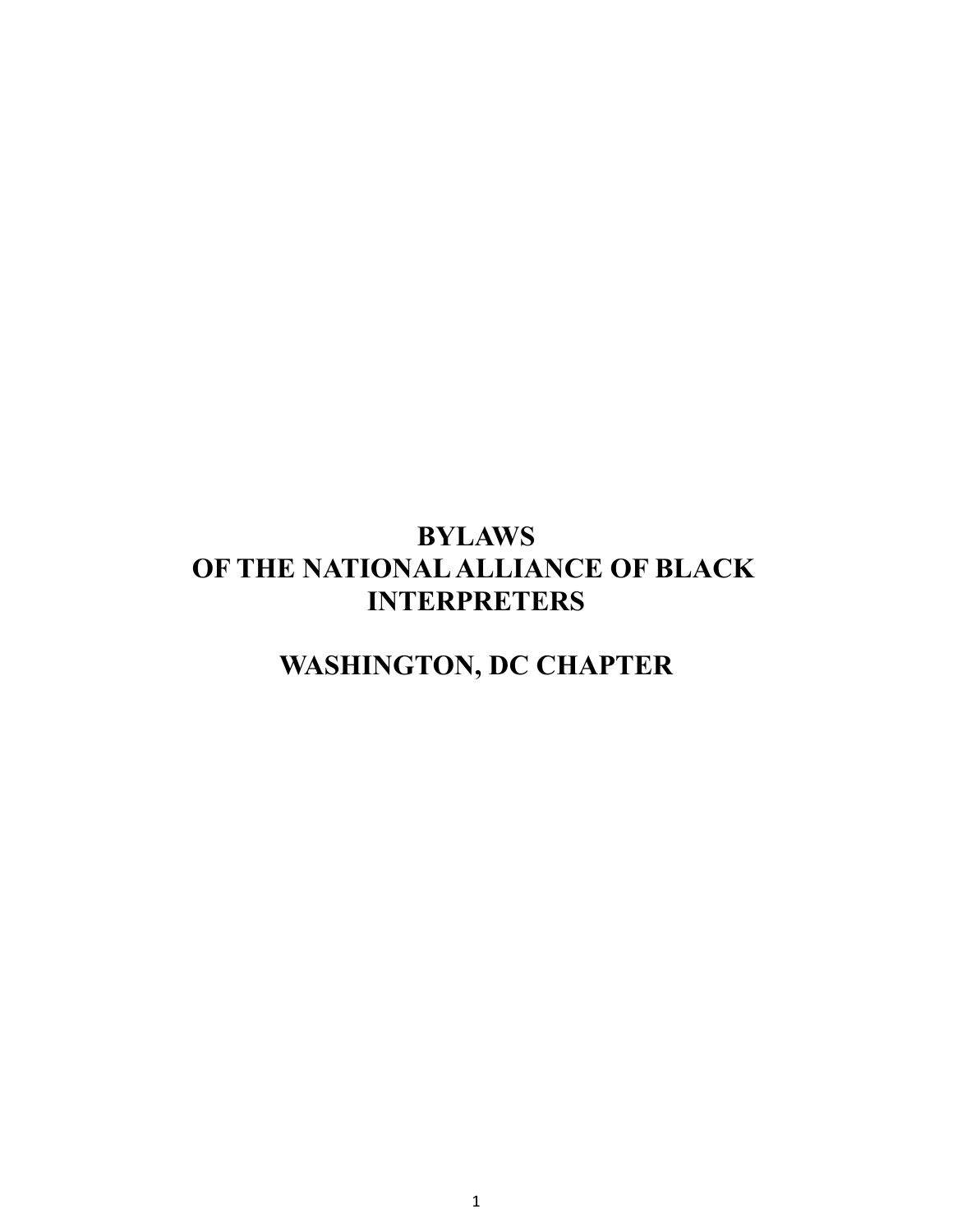## **Table of Contents Bylaws**

| Article I    | 3              |
|--------------|----------------|
| Article II   | 3              |
| Article III  | $\overline{4}$ |
| Article IV   | 5              |
| Article V    | 6              |
| Article VI   | $\tau$         |
| Article VII  | 11             |
| Article VIII |                |
| Article IX   |                |
| Article X    |                |
| Article XI   |                |
| Article XII  |                |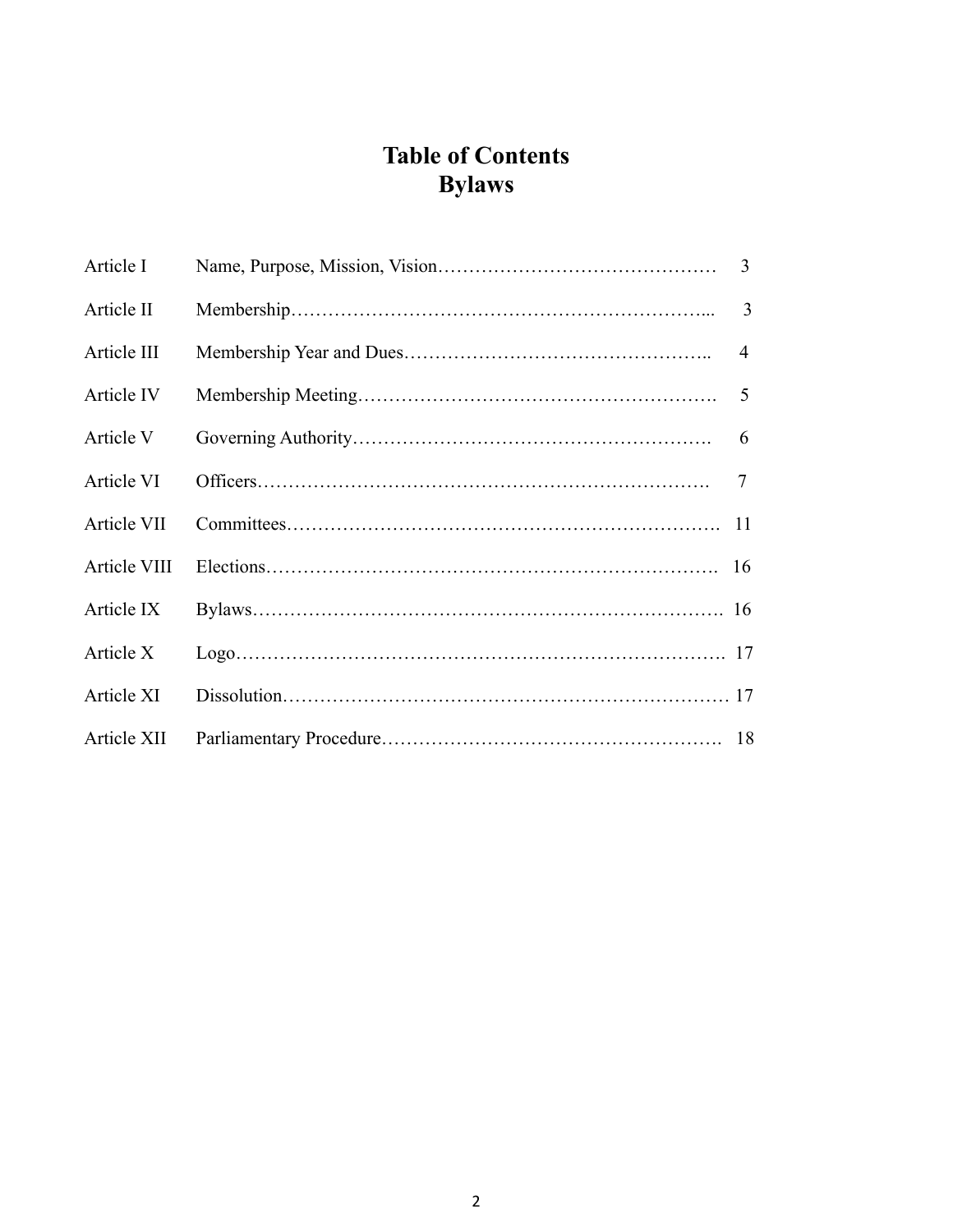#### **ARTICLE I – NAME, PURPOSE, MISSION AND VISION**

#### **Section 1.0**

**NAME-** The name of this organization shall be the National Alliance of Black Interpreters, Inc., the District of Columbia Chapter, hereinafter referred to as **NAOBI-DC** or the DC Chapter.

#### **Section 1.1**

**PURPOSE-** The purpose of this organization is to promote excellence, empowerment and the continued growth of African American**/**Black professionals in the field of sign language interpreting in the context of a multicultural, multilingual environment.

#### **Section 1.2**

**MISSION-** The mission of this organization is to meet the needs of African American/Black interpreters in the field of sign language interpreting with respect to recruitment, networking, professional development, moral support, training and research opportunities.

#### **Section 1.3**

**VISION-** The vision of this organization is to change the perception of African American/Black interpreters to a burgeoning group of highly skilled and competent certified leaders within the ASL interpreting field. **NAOBI-DC** will provide a comprehensive platform of professional development opportunities to educate and prepare interpreters for the challenges of balancing professionalism, education, advocacy, and ethical responsibility in a non-threatening supportive environment.

#### **ARTICLE II – MEMBERSHIP**

#### **Section 2.0**

**MEMBERSHIP CATEGORIES-** The Membership of the Chapter shall be comprised of five (5) categories: Full, Student, Supporting, Organizational and Honorary. A member in "Good Standing" shall be defined as anyone who has paid their dues at least thirty (30) days prior to any General Body Business Meeting.

#### **Section 2.1**

**FULL MEMBER-** Shall be defined as a person currently providing interpreting services on a full or part time basis. Each full member in "good standing" (paid full member) of the organization is entitled to vote and will be afforded a two (2) points vote at any general body business meeting, general body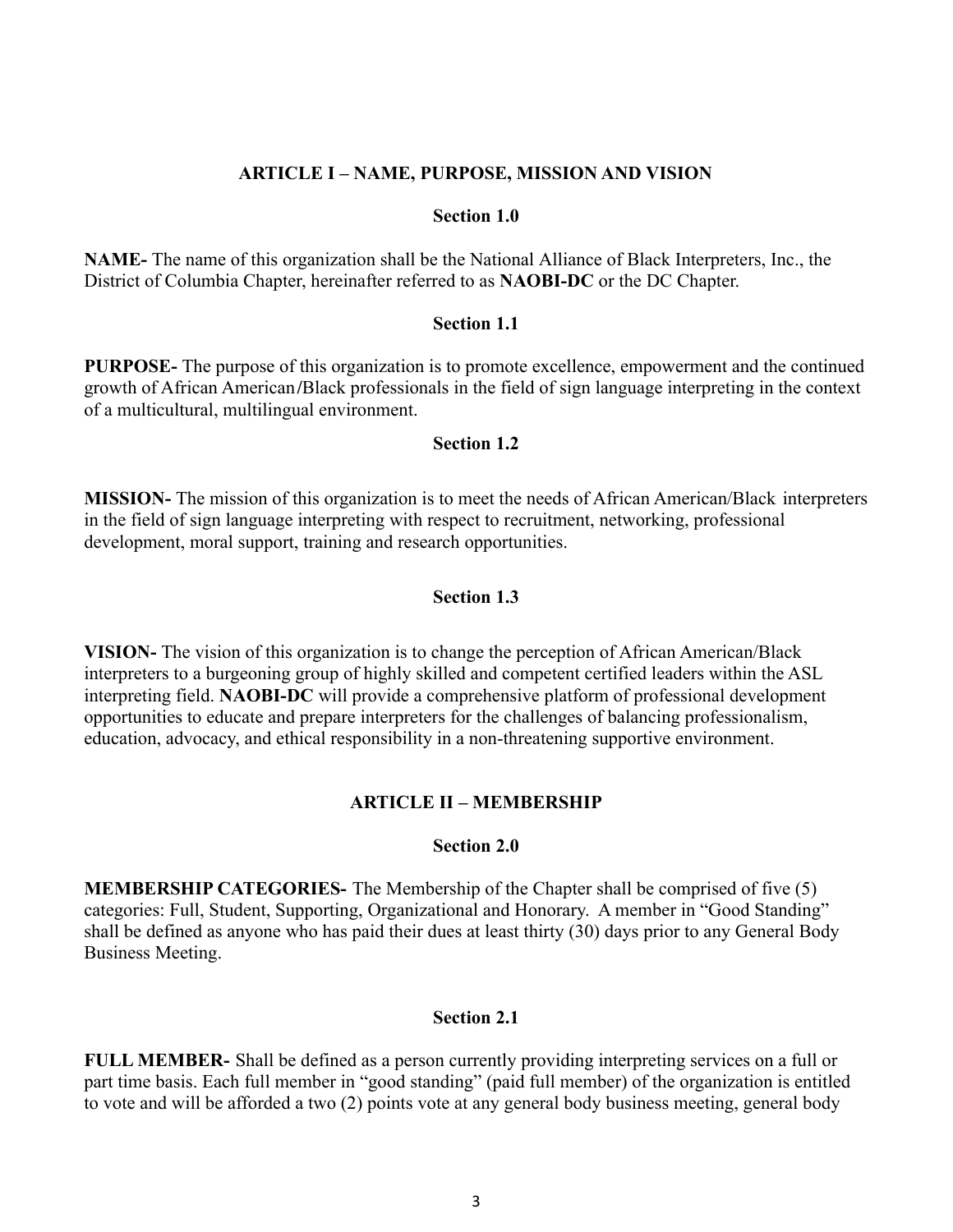election, or any voting process. In addition, full members can hold selected Committee Chair positions or Ad-hoc positions as deemed appropriate by the Board.

## **Section 2.2**

**STUDENT MEMBER** – Shall be defined as any individual currently enrolled in any class, (not limited to interpreting classes) program or school. Each student member in "good standing" (paid student member) of the organization is entitled to vote and will be afforded a one (1) point vote at any general body business meeting, general body election, or any voting process. In addition, student members can hold selected Committee Chair positions or Ad-hoc positions as deemed appropriate by the Board.

## **Section 2.3**

**SUPPORTING MEMBER**- Shall be defined as any individual supporting the purpose, mission and vision of **NAOBI-DC.** Each supporting member in "good standing" (paid supporting member) of the organization is entitled to vote and will be afforded a one (1) point vote at any general body business meeting, general body election, or any voting process. In addition, supporting members can hold selected Committee Chair or Ad-hoc positions as deemed appropriate by the Board.

## **Section 2.4**

**ORGANIZATIONAL MEMBER**– Shall be defined as any organization supporting the purpose, mission and vision of **NAOBI-DC.** Organizational members are NOT entitled to a vote, but any one (1) organizational representative is able to hold selected Committee Chair positions or Ad-hoc positions as deemed appropriate by the Board.

## **Section 2.5**

**HONORARY MEMBERSHIP**- At the discretion of the President, and upon approval of the Board, honorary membership shall be conferred upon any individual for any reason deemed appropriate by the Board. Each honorary member of the organization is entitled to vote and will be afforded a one (1) point vote at any general body business meeting, general body election, or any voting process. In addition, honorary members can hold selected Committee Chair positions or Ad-hoc positions as deemed appropriate by the Board.

## **ARTICLE III – MEMBERSHIP YEAR AND DUES**

## **Section 3.0**

**MEMBERSHIP YEAR-** The membership year for **NAOBI-DC** will commence on January 1st and terminate on December 31st.

## **Section 3.1**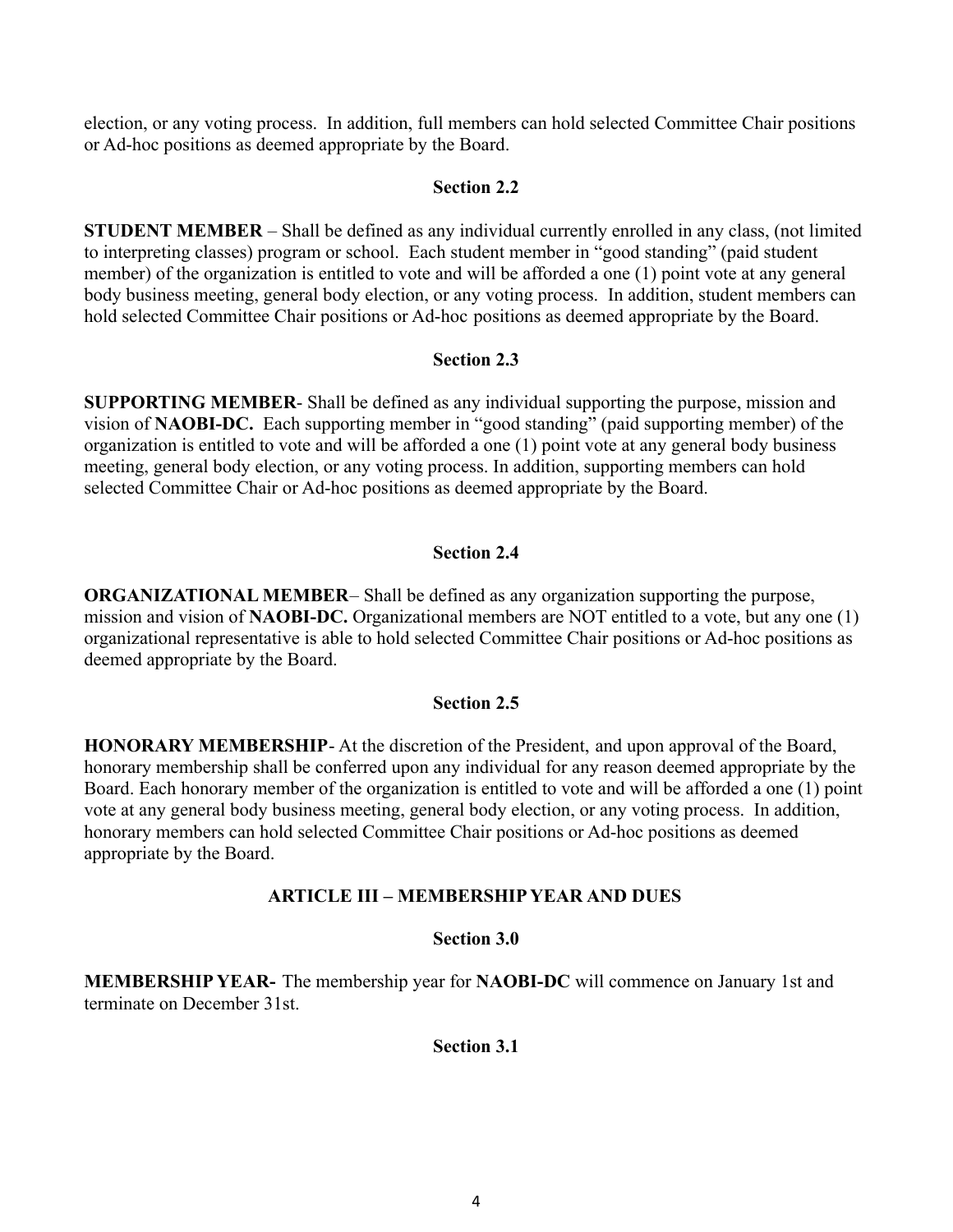**ANNUAL DUES-** Dues must be paid at least thirty (30) days prior to any meeting where organizational business is conducted. Payments received after October 31<sup>st</sup> will be applied to the next year's assessment. If dues are paid at the end of the year, membership is applicable to the next year. The board has the authority to conduct a vote to establish or amend the amount for annual membership dues as deemed appropriate.

#### **Section 3.2**

FULL MEMBERSHIP is \$25.00 per year.

STUDENT MEMBERSHIP is \$15.00 per year

SUPPORTING MEMBERSHIP is \$15.00 per year

ORGANIZATIONAL MEMBERSHIP is \$50.00 per year

HONORARY MEMBERSHIP (when applicable)

## **ARTICLE IV - MEMBERSHIP MEETING**

## **Section 4.0**

**GENERAL MEMBERSHIP**- meeting shall be held every other month in various locations in the Washington, D.C. Metropolitan area. Members shall be notified of meeting time and location at least thirty (30) days before the meetings are held. Special membership meetings may be called by the Executive Board.

#### **Section 4.1**

**ANNUAL MEETINGS–** The regular meeting in November shall be known as the annual meeting and shall be for the upcoming electoral term, receiving reports of officers and committees and for any other business that may arise.

#### **Section 4.2**

**SPECIAL MEETINGS–** Special meetings may be called by the current term President or the current Executive Board. In addition, special meetings may be called by the written request of nine (9) full members of the Chapter. The members of the Chapter shall be notified of the purpose of the special meeting at least seven (7) business days before the meeting. Moreover, when a special meeting is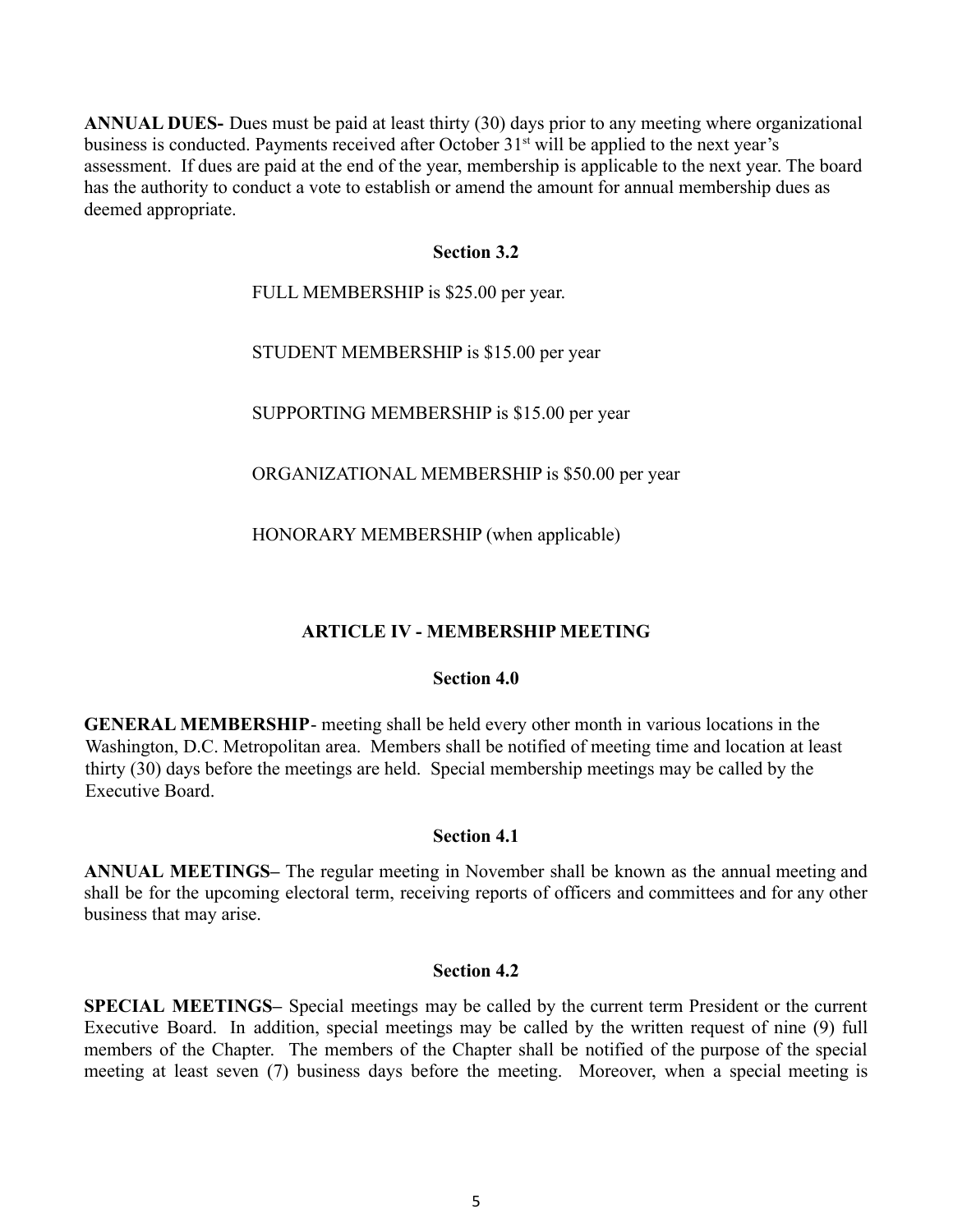requested by anyone other than the President or the current Executive Board, this person or persons are responsible for:

- Coordinating the location, time and space for the meeting and provide this information to the current Executive Board with thirty (30) days of the requested meeting date.
- Conducting the meeting by preparing the agenda, recording the date, members attendance, minutes, and resolution.
- Paying for any expenses incurred as a result of conducting the special meeting.

#### **Section 4.3**

**ELECTRONIC MEETINGS–** The current Executive Board, Standing Committees and Special Committees are authorized to meet by telephone conference or through other electronic communication mediums if all the members can simultaneously hear and /or see each other and participate during the meeting. These electronic meetings are separate from the general body meetings. Thus, these meetings will not be broadcast.

#### **Section 4.4**

**MINUTES–** Typed minutes shall be kept by the secretary, recording the acts and proceedings of the meetings of the Chapter. The minutes will be posted on the **NAOBI-DC** website thirty (30) days before the next meeting so that the members can review and provide feedback. At the next meeting, the secretary will confirm that the members have reviewed the minutes from the previous meeting. Consequently, members in good standing will vote to approve the minutes. The approved minutes will be posted on the Chapter's website for the members to review and for archival purposes.

#### **Section 4.5**

**QUORUM-** Nine (9) members in good standing of NAOBI-DC shall constitute a quorum for the membership. In case a quorum of nine (9) members in good standing is not present, the members in good standing that are present at the following meeting will automatically constitute a quorum.

#### **ARTICLE V – GOVERNING AUTHORITY**

#### **Section 5.0**

**COMPOSTION OF THE EXECUTIVE BOARD-** The current Executive Board shall consist of the President, Vice President, Secretary, Treasurer and Chapter Liaison. Only full members in good standing shall hold Executive Board positions. The current Executive board shall be the governing authority of **NAOBI-DC,** as well as conduct the administrative business of the organization. Operational Committees shall be established to conduct the operational business of the organization. The current Executive Board will oversee and approve the activity of the Operational Committees.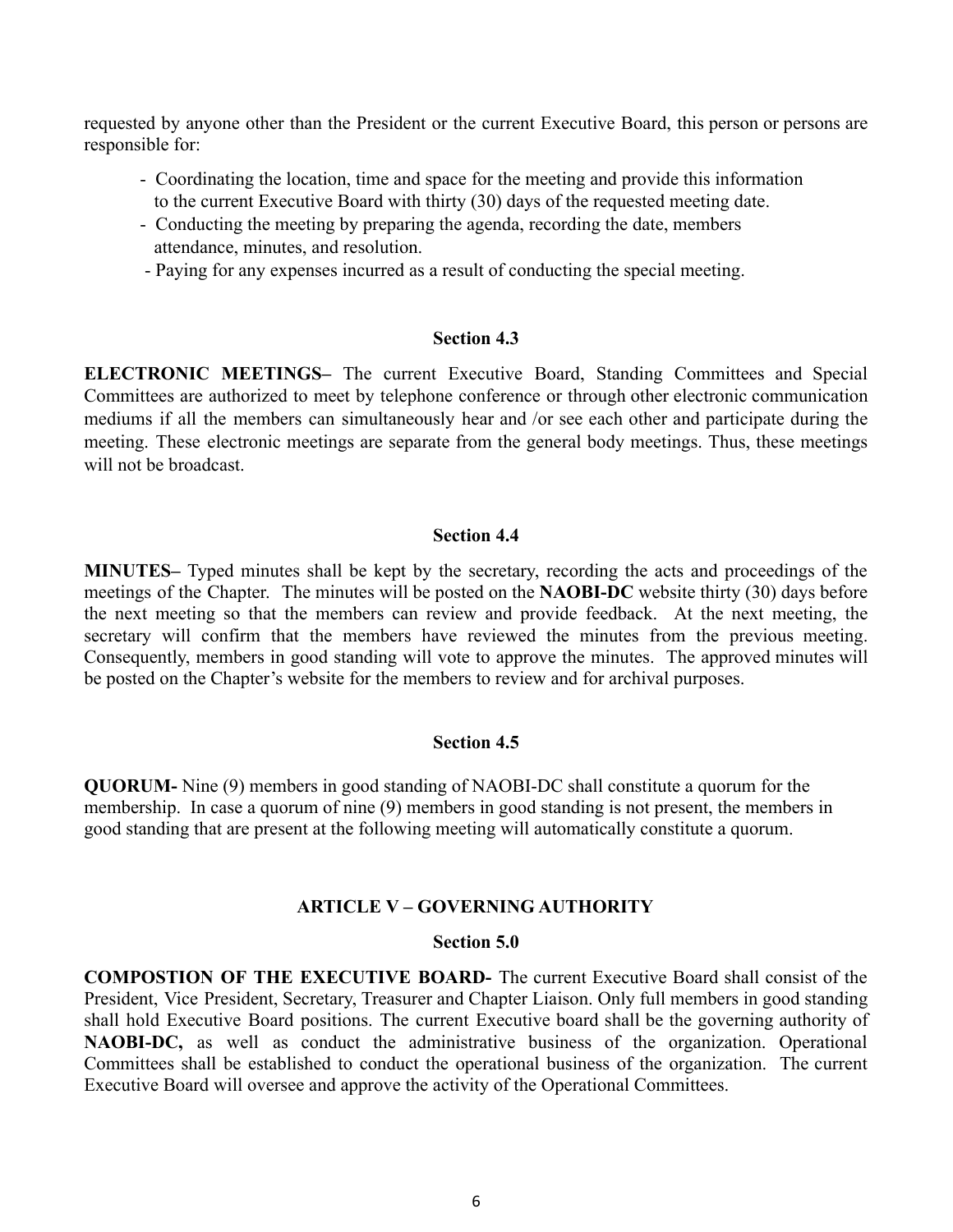#### **Section 5.1**

**QUORUM-** A quorum for a meeting of the Executive Board shall be three (3). Voting by telephone, skype, facetime, zoom and electronic mail will be accepted to fulfill the quorum requirement.

#### **Section 5.2**

#### The **EXECUTIVE BOARD** shall:

- a. Conduct the operational business of **NAOBI-DC.**
- b. Approve the annual budget for NAOBI-DC, for the following year by December  $31<sup>st</sup>$ , annually.
- c. Oversee and approve operational business conducted by operational committees and provide progressive reports of operational business and organizational status to the membership of **NAOBI-DC** at bimonthly membership meetings.
- d. Provide a comprehensive annual report on the operational business and organizational status to the membership of **NAOBI-DC** no later than 60 days after the end of each fiscal year. The annual report should include a year to date spreadsheet, income earned, income spent, outstanding invoices, account balance, the proposed budget for the upcoming year, a report of retreats, activities, workshops, and a report of the goals for the coming year.
- e. Approve expenditures of committee members, executive board members, and general members conducting business on behalf of **NAOBI-DC**.
- f. Oversee and approve committee activities.
- g. Make recommendations for the chapter's logo for the general body to vote on and approve.

## **ARTICLE V1 – OFFICERS**

#### **Section 6.0**

**OFFICERS AND DUTIES-** The officers of the Chapter shall be a President, a Vice-President, a Secretary, a Treasurer, and a Chapter Liaison. These officers shall perform the duties prescribed by these bylaws and by the parliamentary authority adopted by the Chapter.

## **Section 6.1**

**QUALIFICATION FOR OFFICERS-** In order to be nominated for an office by a member, the nominee must be a member in "Good Standing" of **NAOBI-DC**. In addition, if the member is nominated for the position of President, Vice President or Chapter Liaison they must be a nationally certified interpreter under the authority of the National Association of the Deaf (NAD), the Registry of Interpreters for the Deaf (RID) or the Board of Evaluation of Interpreters (BEI).

#### **Section 6.2**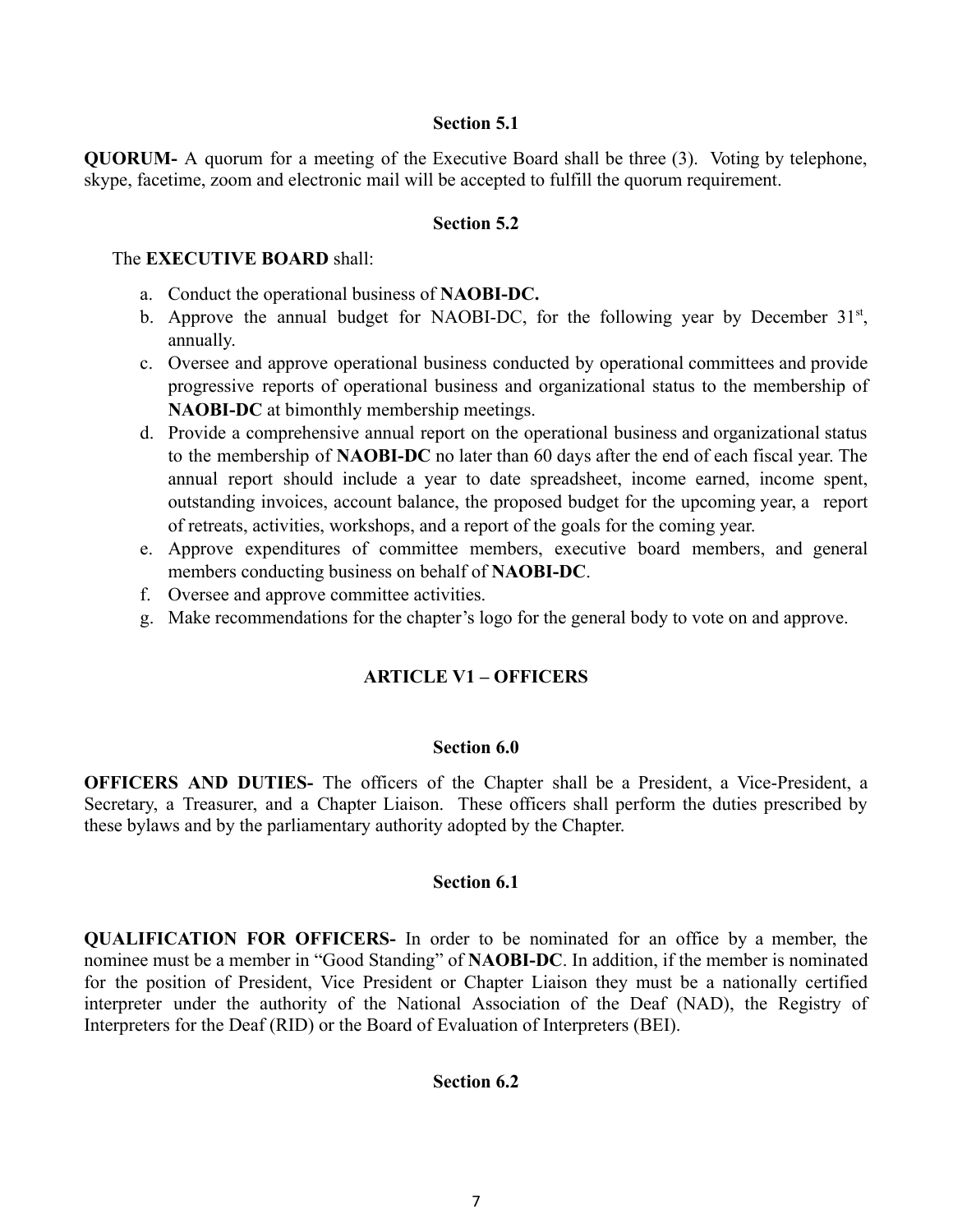**TERM OF OFFICE–** The officers shall be elected by ballot to serve for two years, staggered terms or until their successors are elected. The office of the President and Secretary shall be elected during even numbered years, the office of Vice President, Treasurer and Chapter Liaison shall be elected during odd numbered years. The term of office shall commence at the beginning of the new year.

**BOARD TRANSITION-** A meeting between the outgoing board members and the incoming board members should take place within fifteen (15) calendar days of the election of officers. The outgoing President should contact the newly elected President to arrange the date, time and location of the meeting. In addition, the outgoing President should give the newly elected President a board transition checklist of the documents and properties which will be transferred.

#### **Section 6.3**

**TERM OF OFFICE LIMITATION–** No member shall hold more than one office at a time. In addition, no member can serve more than two consecutive terms in the same office. However, after serving two terms, either consecutive or otherwise, they must wait for two or more terms before serving in the same office.

#### **Section 6.4**

**VACANCY IN OFFICE-** If there is a vacancy in the office of the President created by death, resignation, or incapacitation as determined by the current Executive Board, the Vice President shall immediately assume the remainder of the term of the office of the President. If there is a vacancy in the office of the President and the office of the Vice President simultaneously, the Chapter Liaison shall immediately assume the remainder of the term of the office of the President. However**,** a vacancy in any office other than the President created by death, resignation, or incapacitation as determined by the current Executive board shall be filled by appointment of the current Executive Board.

## **Section 6.5**

**REMOVAL FROM OFFICE**- An elected officer may be removed for just cause by a majority vote of the board or in a situation of a tie, at least 10 paid members of the organization. For any special meeting called to consider the removal of an officer, proper notice of five (5) business days will be given to all officers, stating the specific purpose of the meeting and the list of allegations against the officer. "For just cause" as used herein shall include, but not necessarily be limited to engaging in conduct which constitutes a deviation from moral standards, failing to perform the duties of his/her office for two (2) consecutive months or being absent from two (2) consecutive meetings without notice.

## **Section 6.6**

**BOARD MEMBER TERMINATION OR RESIGNATION-** All NAOBI-DC property and files in the possession of the terminated or resigned member must be given to the executive board members within five (5) business days of the official notice of termination or resignation. The terminated or resigned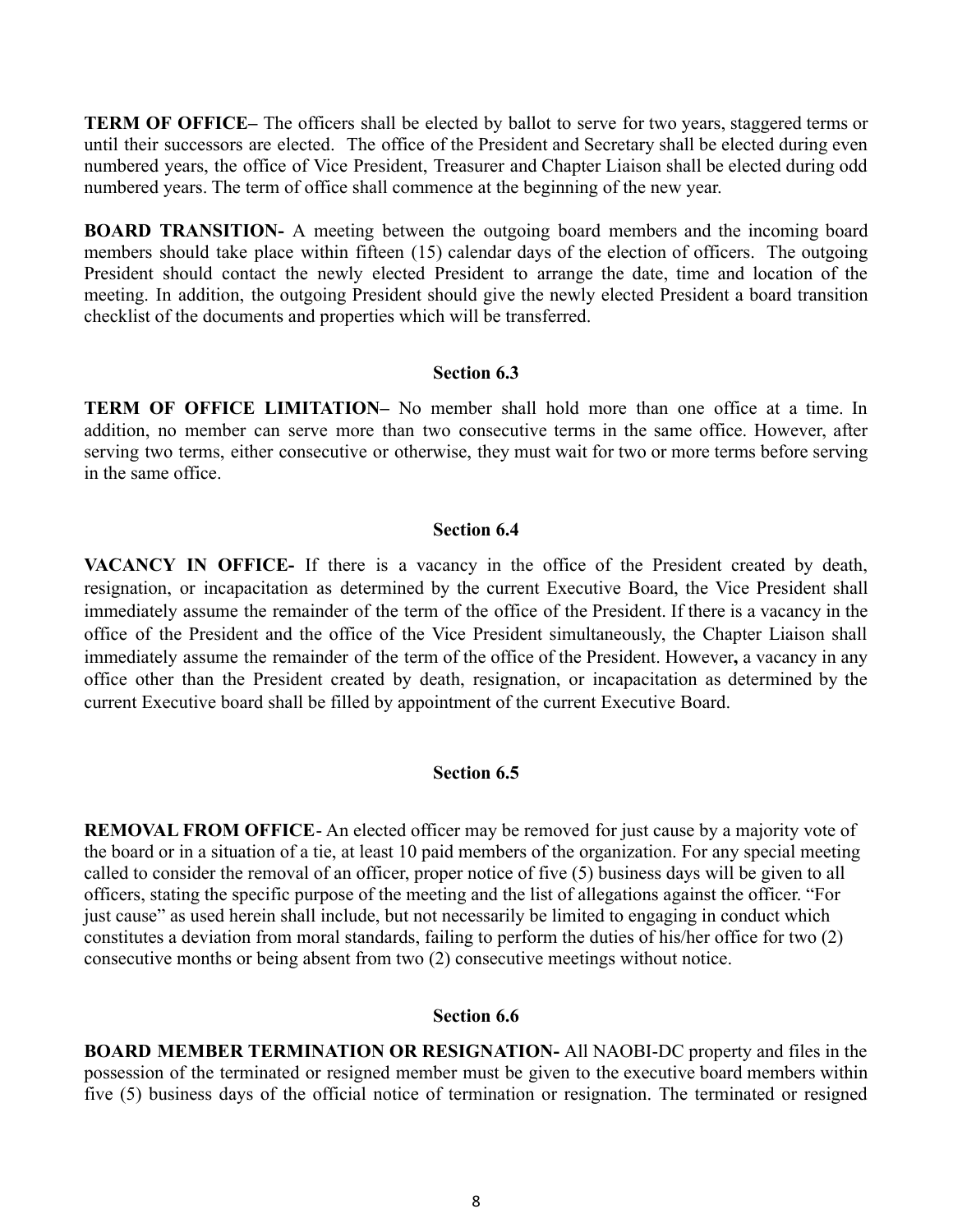member is prohibited from accessing any **NAOBI-DC** files or documents to contact members or to obtain information. The board can select a member in good standing from the membership to serve only the remaining term of the resigned or terminated officer.

## **Section 6.7**

## The **PRESIDENT** shall:

- a. Be a full member in good standing of **NAOBI-DC**.
- b. Be nationally certified by NAD, RID, the Board of Evaluation of Interpreters (BEI) or any other certifying body for sign language interpreters.
- c. Preside at all meetings of the membership and the Executive Board.
- d. Cast the deciding vote for organizational business, except for elections.
- e. Serve as one (1) of three (3) official signatures on all financial documents of the organization.
- f. Represent the organization in all appropriate activities.
- g. Serve as ex-officio member of all committees.
- h. Provide reports every other month to the membership concerning organizational business, the activities of the Executive Board and the financial status of the organization.
- i. Introduce motions to the floor for discussions and votes.
- j. Serves as the board representative on the publication committee.
- k. Serve as the Chairperson of the Executive Board.
- l. Appoint Standing Committee Chairperson if such language is not provided for in these bylaws.
- m. Appoint special committees.

n. Follow the additional standard operating procedures outlined in the Letter of Commitment prescribed by the Executive Board.

## **Section 6.8**

## The **VICE PRESIDENT** shall:

- a. Be a full member in good standing of **NAOBI-DC**.
- b. Be nationally certified by NAD, RID, the Board of Evaluation of Interpreters (BEI) or any other certifying body for sign language interpreters.
- c. Preside over the meetings in the absence of the President.
- d. Perform such duties as prescribed by the President or the Executive Board.
- e. Follow the additional standard operating procedures outlined in the Letter of Commitment prescribed by the Executive Board.
- f. Oversee the professional development of the members of NAOBI-DC, as a Board representative on the Professional Development Committee.
- g. Serve as the strategic committee chairperson of the annual elevation committee, and as chair of the board-led professional development series.
- h. Be responsible for coordinating the interpreters for Board-led events.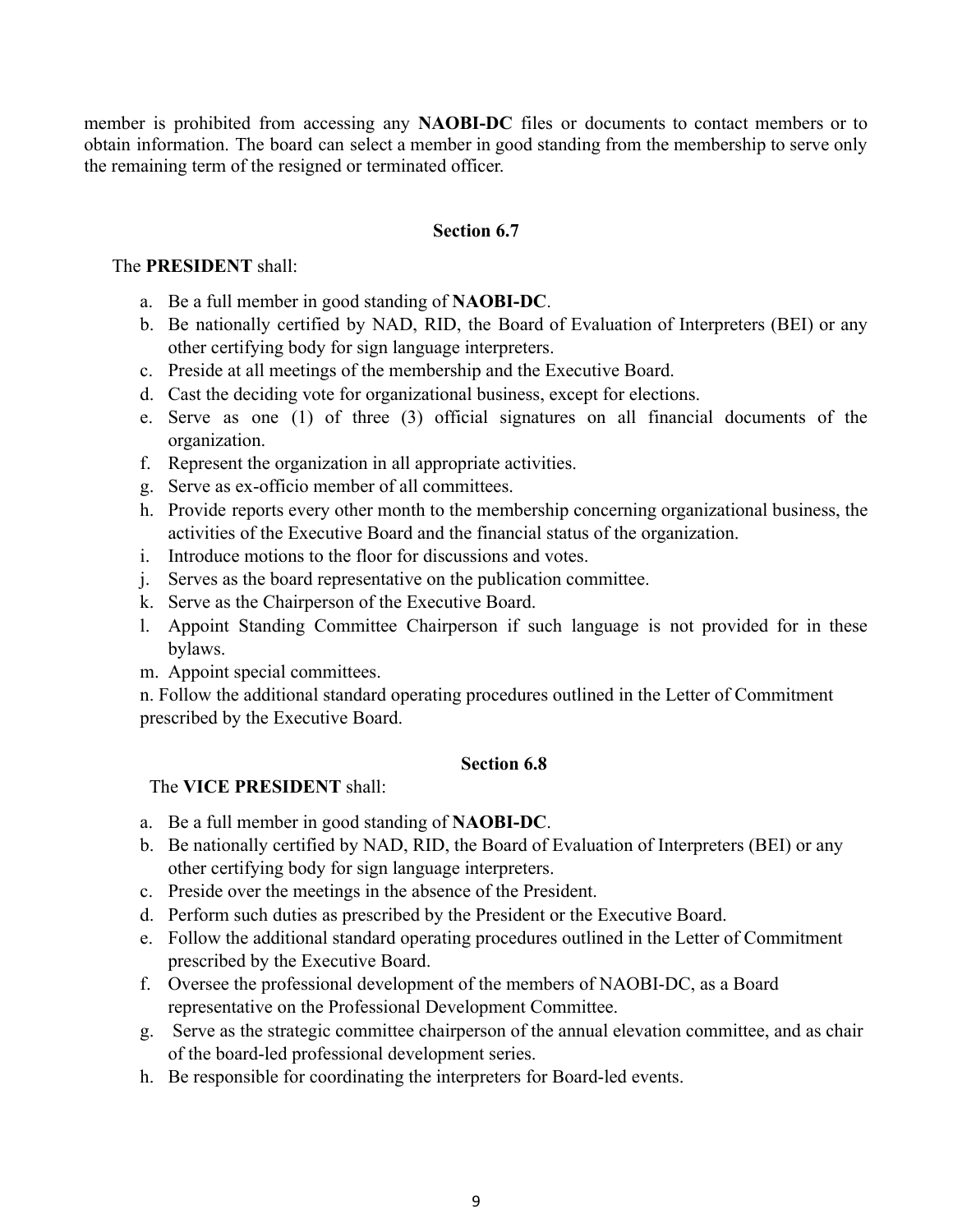## **Section 6.9**

The **SECRETARY** shall:

- a. Be a full member in good standing of **NAOBI-DC**.
- b. Maintain all records and files of **NAOBI-DC**.
- c. Maintains general correspondence of the organization.
- **d.** Keep complete and accurate records of the proceedings of the Executive Board within ten (10) days of the Executive Board meetings,
- **e.** Send the minutes of the business transpired at Executive Board meetings to members of the Executive Board within ten (10) days of the Executive Board meetings.
- **f.** Send the minutes of the business transpired at general body meetings to the Executive Board and the general membership within thirty (30) days of the general business meeting.
- **g.** Provide the minute of the meetings to the members upon request.
- **h.** Preside over voting procedures, conduct the general body meeting in the absence of the President or Vice President.
- **i.** Serve as one (1) of three (3) official's signatures on all official documents of the organization.
- **j.** In conjunction with the publication committee, provide a monthly e-newsletter to the membership.
- **k.** Follow the additional standard operating procedures outlined in the Letter of Commitment prescribed by the Executive Board.
- **l.** Assist committee chairpersons in the execution of their duties.

## **Section 6.10**

## The **TREASURER** shall:

- a. Be a full member in good standing of **NAOBI-DC**.
- b. Be responsible for administering all financial transactions of the organization.
- c. Keep accurate records of the financial transactions of the organization.
- d. Submit a progress report bi-monthly to the Executive Board and the general membership to include the expense account balance, income earned, spent and collected from recent events.
- e. Oversee all fundraising activities.
- f. serve as one (1) of two (2) official signatures on all financial documents of the organization.
- g. Submit a comprehensive report of the financial activity annually to the Executive Board and to the general membership at the last meeting of the year.
- h. Present a financial statement at each meeting of the Executive Board and each membership meeting.
- i. Serve as the Chair of the finance committee.
- j. Present an annual budget at each meeting of the executive board and each membership meeting.
- k. Follow the additional standard operating procedures outlined in the Letter of Commitment prescribed by the Executive Board.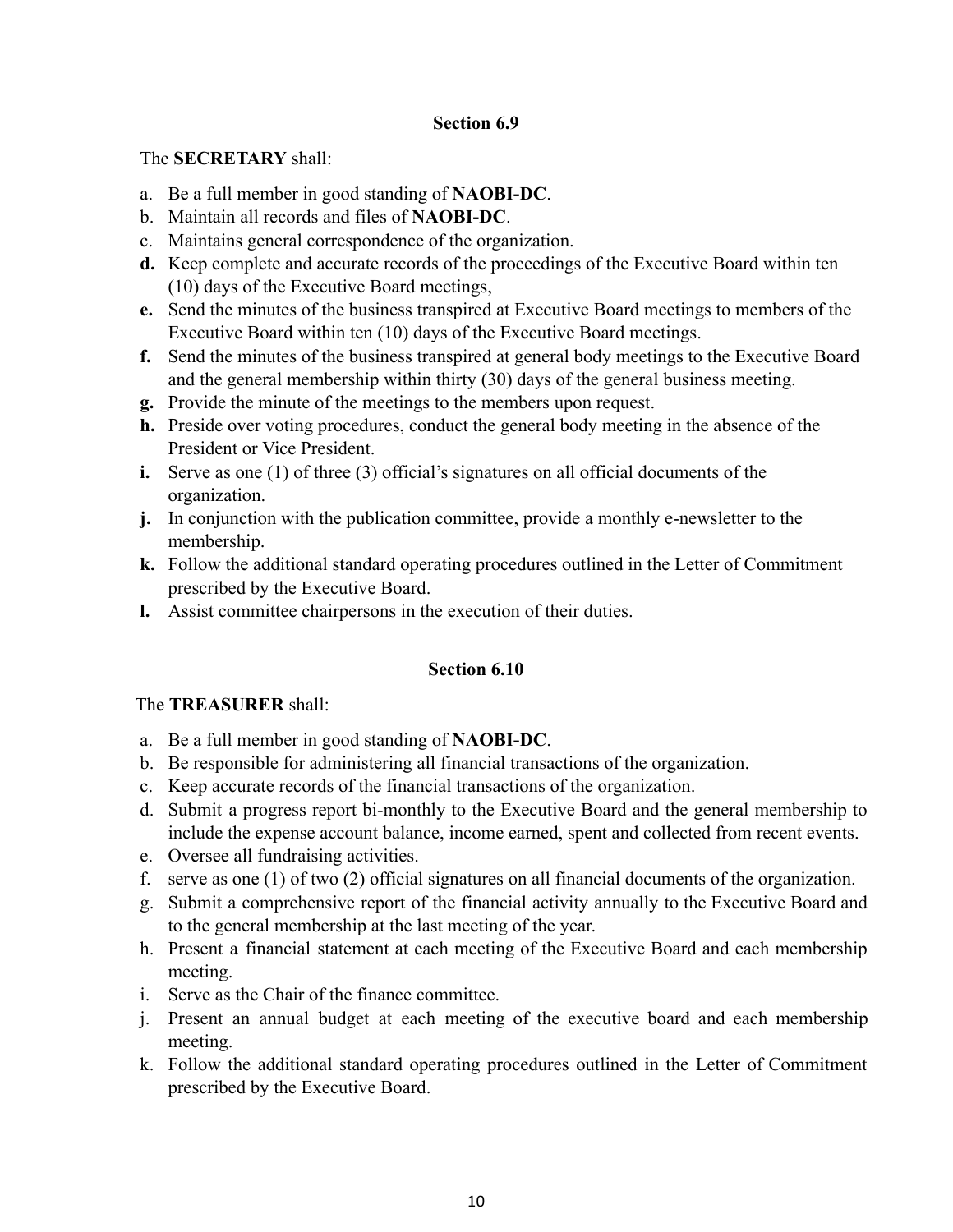#### **Section 6.11**

#### The **CHAPTER LIAISION** shall:

- a. Be a full member in good standing of **NAOBI-DC**.
- b. Be nationally certified by NAD, RID, the Board of Evaluation of Interpreters (BEI) or any other certifying body for sign language interpreters.
- c. Represent **NAOBI-DC** at meetings of other organizations as deemed appropriate.
- d. Report **NAOBI-DC** activities to **NAOBI-DC** Executive Board and general membership.
- e. Assist committee chairpersons in the execution of their duties.
- f. Facilitate and coordinate communication, among other chapters of **NAOBI-DC**.
- g. Serve as the Chair of the membership committee.
- h. Perform such duties as prescribed by the president or the Executive Board.
- i. Follow the additional standard operating procedures outlined in the letter of commitment prescribed by the Executive Board.

## **ARTICLE VII – COMMITTEES**

## **Section 7.0**

**OPERATIONAL COMMITTEES -**Five (5) committees shall be established to conduct the operational business of **NAOBI-DC**. These committees shall be identified as: Bylaws Committee, Membership Committee (including NAOBI Gives Back Committee), Publications Committee (Social Media Coordinator, Videographer, Webmaster) Professional Development Committee (CEU Team) and the Advisory Committee. Each committee shall be comprised of at least (1) one chairperson (appointed by the Executive Board) and at least two (2) volunteer from the general membership. Upon lack of volunteers, the current Executive Board shall appoint at least one committee member to the committee.

## **Section 7.1**

#### The **BYLAWS COMMITTEE** shall:

- a. Be members in good standing of **NAOBI-DC.**
- b. Be responsible for periodic revision, maintenance and distribution of the **NAOBI-DC** by-laws.
- c. Collect and count voting ballots.
- d. Hear all appeals and grievances related to the by-laws as brought forth by the membership.
- e. Clarify all conflicts in the bylaws.
- f. Develop and maintain the election calendar.
- g. Conduct elections of officers and committee chairpersons.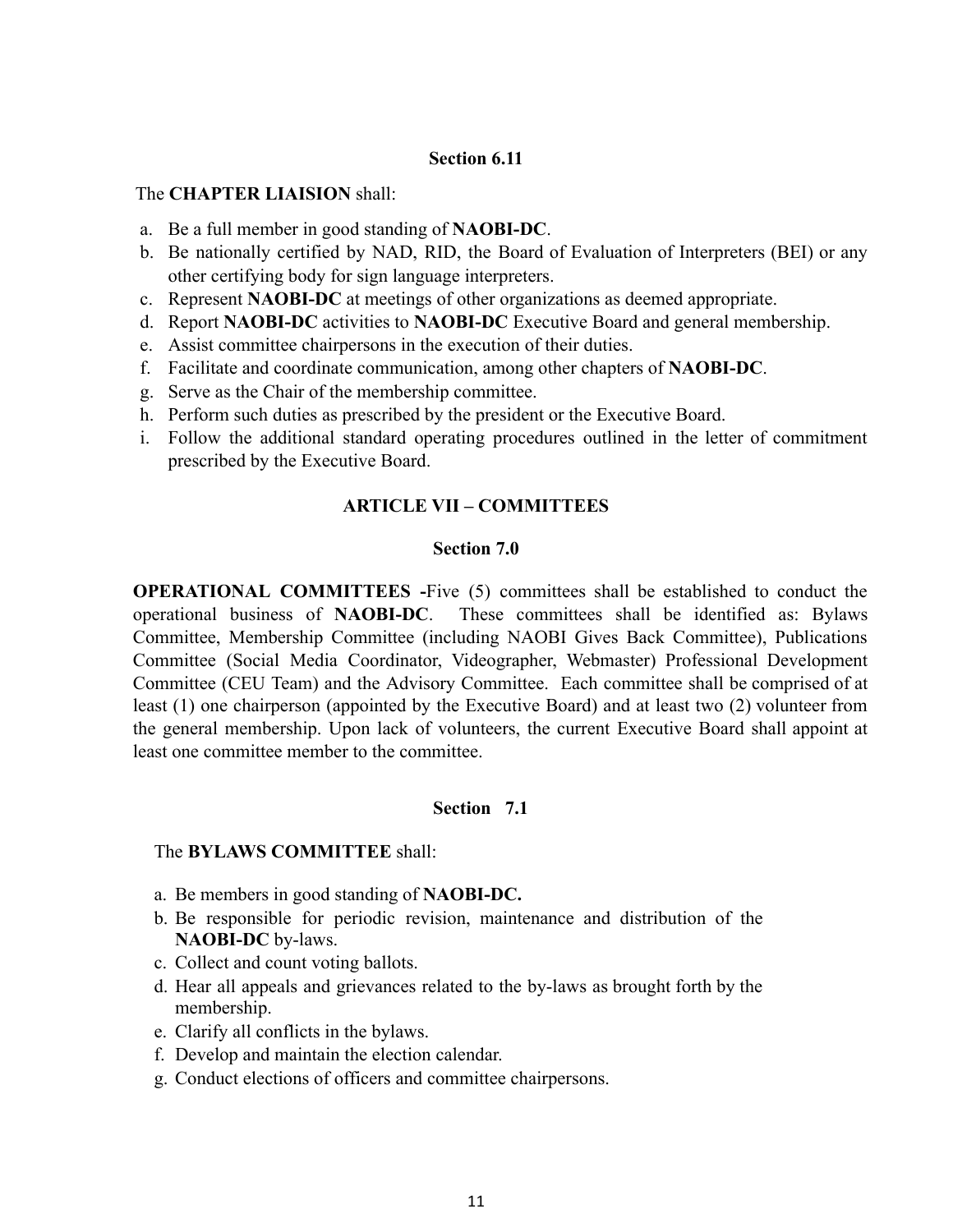- h. Present all proposed amendments and standing rules at the chapter meeting, and verify with the chapter secretary, the changes adopted and the edit to the bylaws and standing rules as amended.
- i. Conduct bi-monthly meetings.

## **Section 7.1a**

## The **BY-LAWS COMMITTEE CHAIRPERSON** shall:

- a. Be a member in good standing of **NAOBI-DC.**
- b. Oversee the activity of the By-Laws Committee.
- c. Provide periodic reports to the Executive Board as deemed appropriate.
- d. Co-preside over voting procedures.
- e. Act as the parliamentarian at the general body meetings.

## **Section 7.2**

## The **MEMBERSHIP COMMITTEE** shall:

- a. Be members in good standing of **NAOBI-DC.**
- b. Maintain the membership database.
- c. Recruit new **NAOBI-DC** members.
- d. Conduct organizational marketing.
- e. Process new and renewal applications for approval.
- f. Maintain and distribute membership information.
- g. Conduct meetings bi-monthly.
- h. Promote membership in the Chapter.

## **Section 7.2a**

## The **MEMBERSHIP COMMITTEE CHAIRPERSON** shall:

- **a.** Be a member in good standing of **NAOBI-DC.**
- b. Oversea the activity of the Membership Committee.
- c. Provide periodic reports to the Executive board as deemed appropriate.

#### **Section 7.3**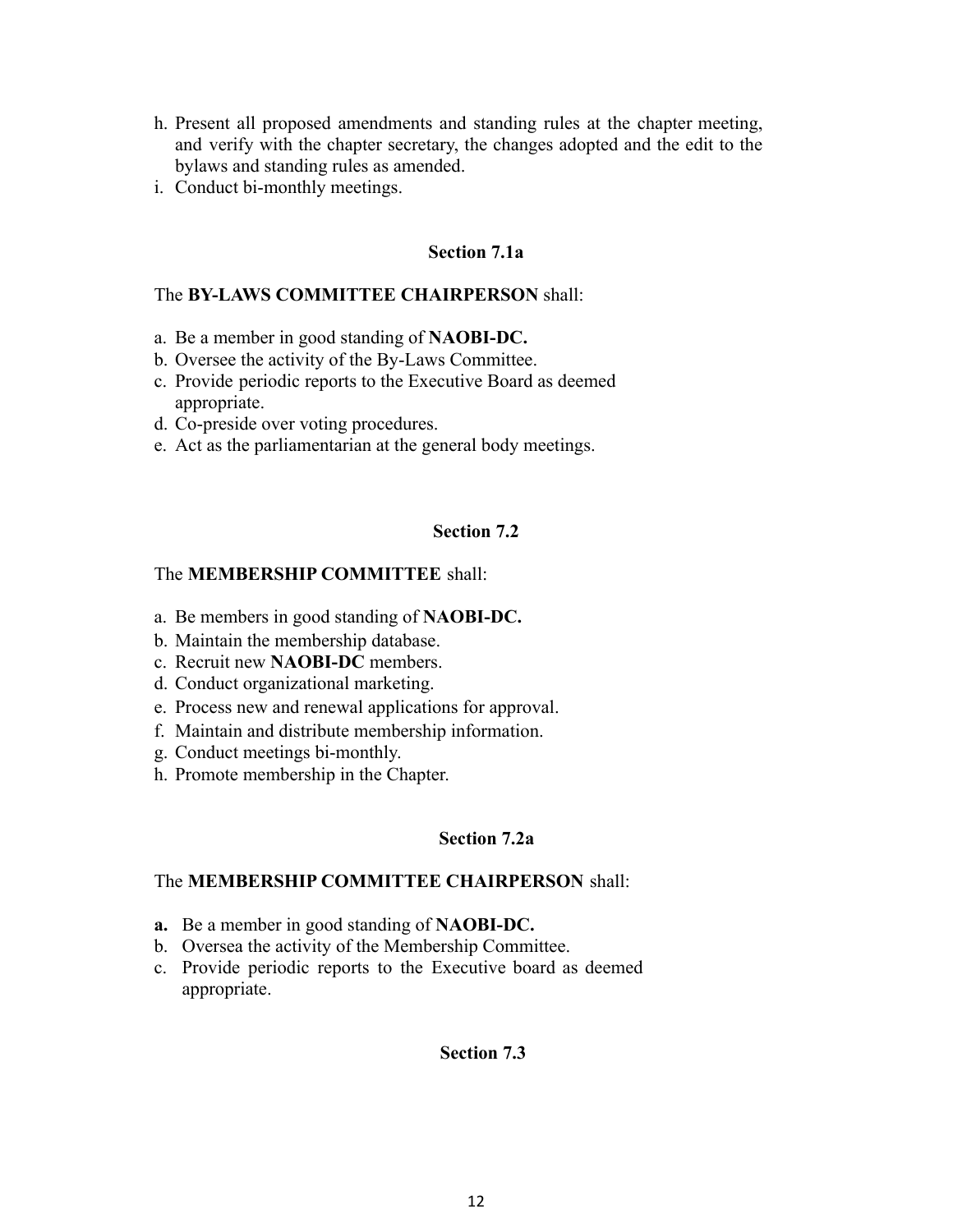## The **PUBLICATIONS COMMITTEE** shall:

- a. Be members in good standing of NAOBI-DC.
- b. Create, research, edit, produce and distribute the NAOBI-DC newsletter.
- c. Manage the e-magazine, and promotional fliers otherwise not handled by the Professional Development Committee, Board, or Conference Committee.
- d. Seek articles, information and advertising for the NAOBI-DC e-magazine.
- e. Submit final draft of newsletter to Committee Chairperson for approval before production and distribution.
- f. Manage the social media platform and provide social media support for programs.
- g. Managing the website.
- h. Meet bi-monthly and be open to all members who want to join and participate.

#### **Section 7.3a**

## The **PUBLICATIONS COMMITTEE CHAIRPERSON** shall:

- a. Be a member in good standing of NAOBI-DC.
- b. Oversee the activity of the Publications Committee which includes: Social Media Coordinator, Videographer and Webmaster.
- c. Approve final draft copies of the newsletter. Social media content and flyers.
- d. Provide periodic reports to the Executive Board as deemed appropriate.

## **Section 7.4**

## The **PROFESSIONAL DEVELOPMENT COMMITTEE** shall:

- a. Be members in good standing of **NAOBI-DC.**
- b. Lead the initiative to provide relevant professional development to enhance the skills of professional interpreters including, but not limited to, workshops, conferences, and other forms of alternative professional development deemed worthy of CEUs by the Registry of Interpreters for the Deaf.
- c. Conduct meetings bi-monthly.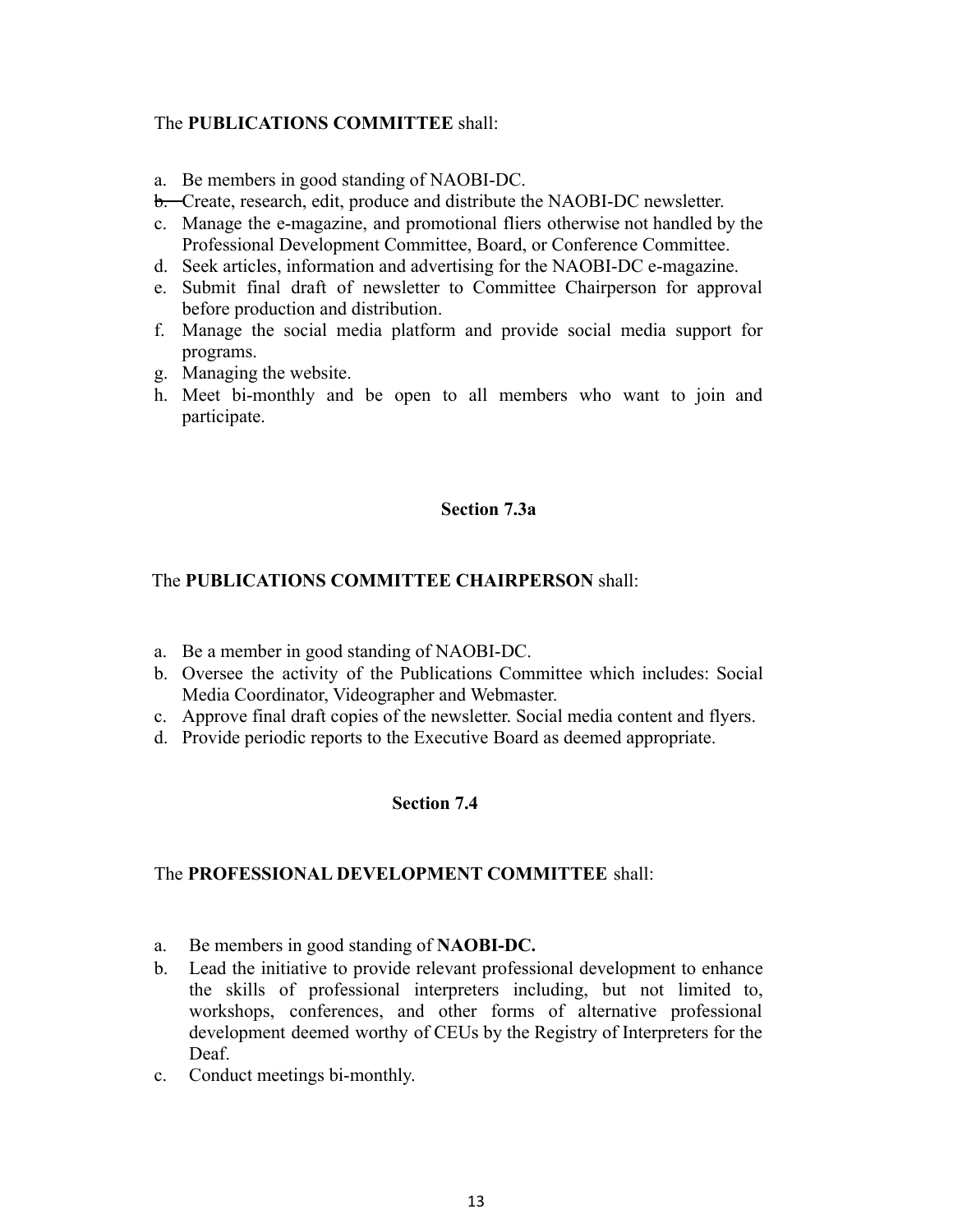## **Section 7.4a**

## The **PROFESSIONAL DEVELOPMENT COMMITTEE**

## **CHAIRPERSON** shall:

- a. Be a member in good standing of **NAOBI-DC.**
- b. Oversee the activity of the Professional Development Committee.
- **c.** Solicit financial support for programs.
- d. Provide periodic reports to the Executive Board as deemed appropriate and to the members at the general body membership meeting.

## **Section 7.5**

## The **ADVISORY COMMITTEE** shall:

- a. Consist of members in good standing of **NAOBI-DC.**
- b. Check in with the NAOBI-DC Board to safeguard the purpose, mission, vision, duties, and conduct of the Board of Directors, committee chairs, committee members and the members.
- c. Have access to documents for auditing purposes only, should it be requested and deemed necessary by the board to provide advisement.
- d. Facilitate mediation and conflict resolution within the organization in a fair and unbiased manner.
- e. Provides conflict resolution solutions to the Board of Directors for any discrepancies, conflicts or situations that impact the organization.
- f. Make recommendations for the removal of officers or members if necessary.

## **Section 7.5a**

## The **ADVISORY CHAIRPERSON** shall:

- a. Be a member in good standing of **NAOBI-DC.**
- b. Oversee the activity of the Advisory Committee.
- c. Provide biannual reports to the Executive Board.

## **Section 7.6**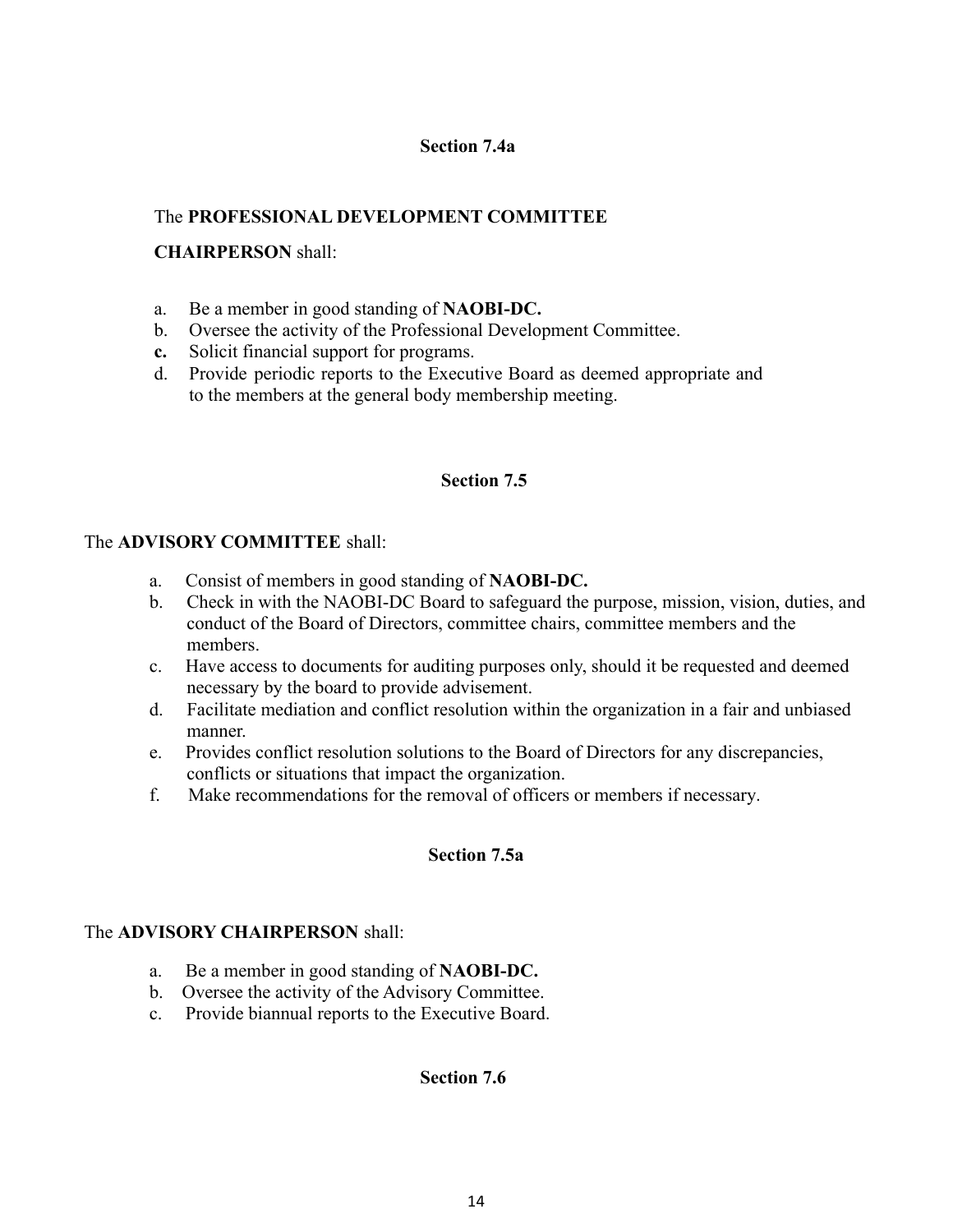**OTHER COMMITTEES; PRESIDENT'S EX OFFICO COMMITTEE MEMBERSHIP-**Special committees may be established by the President or the Board if deemed necessary to carry on its work. The committee chair shall be appointed by the President. The President shall be the ex-officio a member of all committees except the Nominating Committee and any Advisory Committees.

## **Section 7.7**

**THE TERM OF SERVICE OF A COMMITTEE CHAIRPERSON-** The term of service for a Committee Chairperson shall be two years. The seat shall be elected during even numbered years. No person may remain in the seat for more than two (2) consecutive terms. The executive board can appoint committee chair at any time deemed necessary.

#### **Section 7.8**

**COMMITTEE CHAIR RESIGNATION-** All information in the possession of the resigned committee chair or member must be given to the executive Board within 5 days. The resigned committee chair or member is prohibited from accessing any NAOBI-DC files or documents to contact members or to obtain information about members. The board can select a member in good standing from the membership to serve only the remaining term of the resigned committee chair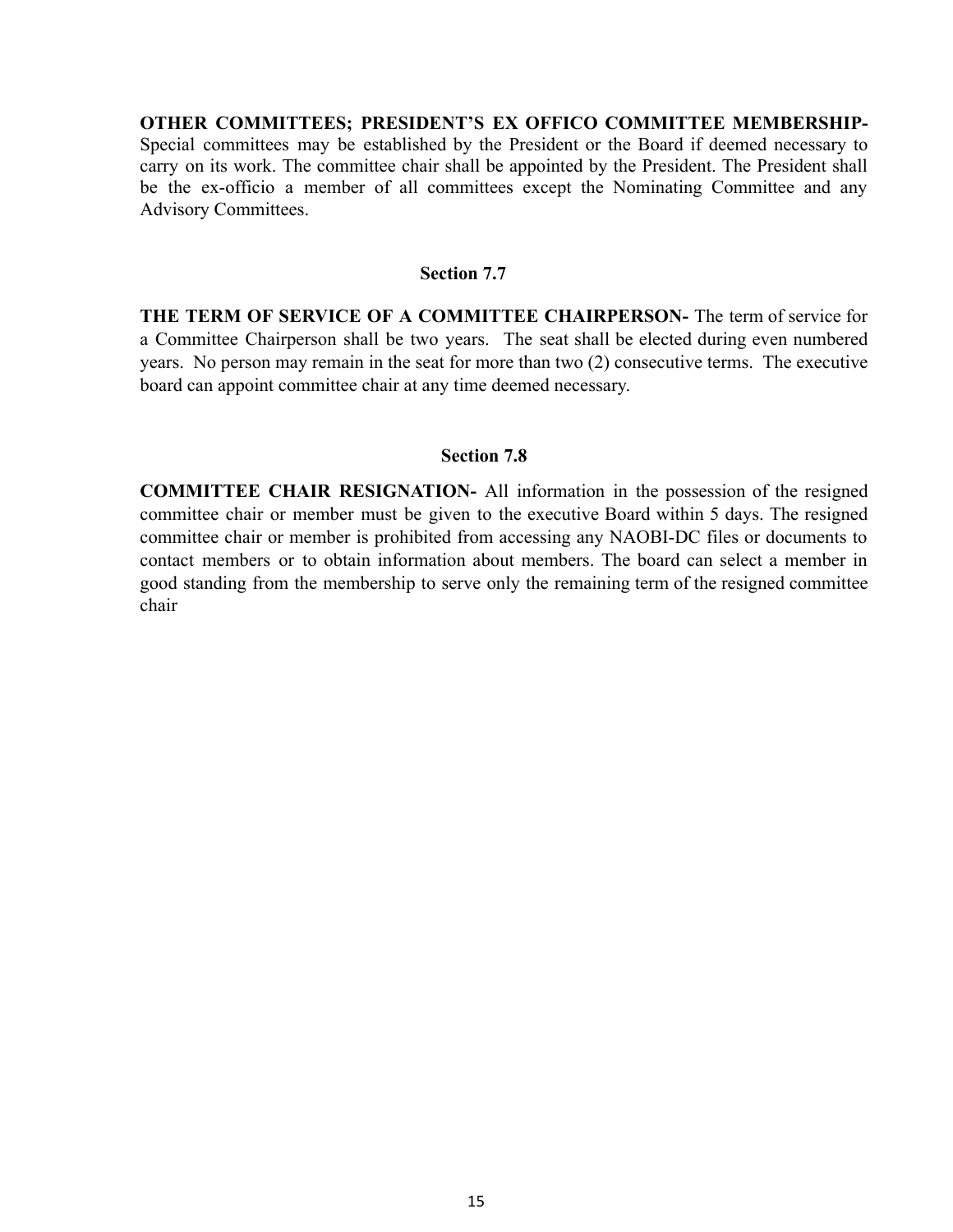#### **ARTICLE VIII – ELECTIONS**

#### **Section 8.0**

**NOMINATION RULES –** Only members in good standing can nomination members for an office. To be nominated for an office by a member in good standing, the nominee must be a member in good standing of the Chapter.

#### **Section 8.1**

**ELECTION OF OFFICERS**- Officers shall be elected by the general membership. A simple majority will be enough to elect an eligible candidate to fill a current vacant board position. Elections will be presided over by the Secretary and the By-Laws Committee Chairperson. A simple majority will be enough to elect any eligible candidate to fill a current vacancy. In the case of a tie, the candidates will have a run-off election until the tie is broken. A nominee running unopposed can be voted in by acclamation by the general membership.

Only members present in the quorum may vote. Members present through online access may not cast votes. Absent members must submit a proxy vote prior to the election date.

#### **Section 8.2**

**NOMINATION, PROCEDURE, AND TIME OF ELECTIONS-** A list of Nominees shall be submitted to the Membership by the Bylaws Committee thirty (30) days prior to the meeting in which elections will be held. Nominations will also be accepted from the floor.

#### **Article IX- BYLAWS**

#### **Section 9.0**

**AMENDMENTS TO THE BYLAWS** – The bylaws may be amended by a vote of two-thirds (2/3) of the votes cast at a general meeting. Periodic amendments to the bylaws may be voted upon by the membership when the need to amend sections arise. The Executive Board may make non-substantive adjustments to the bylaws as suggested by the by-laws committee. These changes shall not in any way affect the spirit of the bylaws, or the activities and privileges of the membership.

#### **Section 9.1**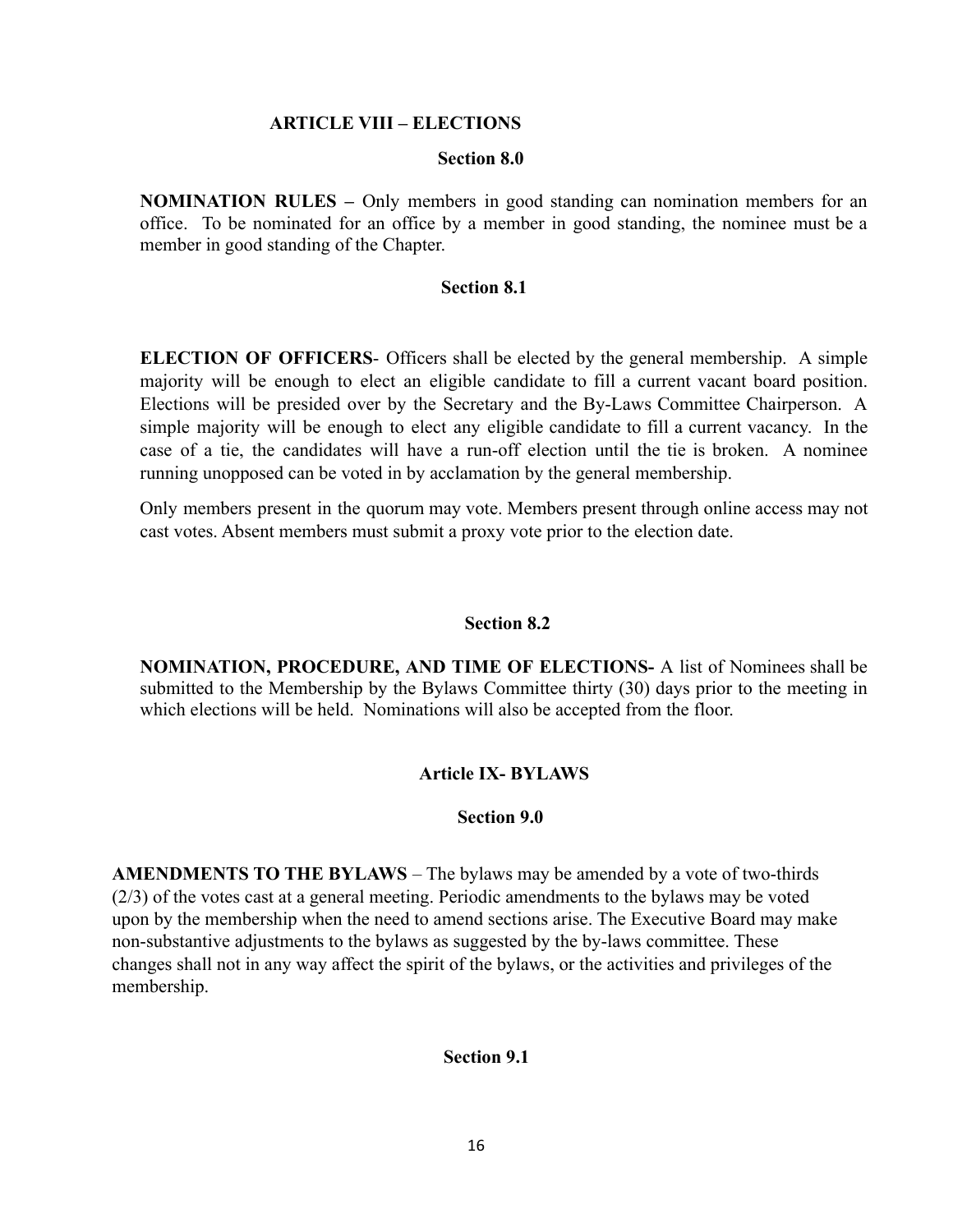**SUSPENSION OF THE BYLAWS-** The bylaws of the Chapter or a section of the bylaws may be suspended by a vote of a simple majority of the voting members.

#### **Article X- LOGO**

#### **Section 10.0**

The organization shall adopt a logo to be used by **NAOBI, DC.** The logo will consist of the Corporate Logo with a modification that specifically identifies this affiliate chapter. The logo will be used for approved purposes only. The logo cannot be used by any individual member or for personal use unless permission is given by the board. The board may appoint a committee to create a design for the logo. However, the design must be voted on and approved by a majority of the members in good standing.

#### **ARTICLE X1- DISSOLUTION**

#### **Section 11.0**

**DISSOLUTION OF THE ORGANIZATION** – In case of dissolution of the organization, all monies shall be used to pay off outstanding debt. The remaining sum shall be allocated as follows: two-thirds (2/3) will go to a local not for profit agency/organization which addresses the need of African American Deaf citizens and one-third (1/3) of the assets shall be liquidated and distributed in accordance with governmental regulations for donations.

#### **Section 11.1**

**COMMITTEE DISOLUTION-** In the case of the dissolution of a committee, all information gathered by the committee must be relegated to the Board.

#### **Section 11.2**

**NOTICE-** Notice shall be given to each Member of the Chapter if a vote for dissolution of a committee of the Chapter is to be taken.

#### **Section 11. 3**

**VOTE-** A majority vote of the Full Membership at a regular or special meeting is required for dissolution. However, the Chapter may not be dissolved if there are at least five (5) active members willing to continue the functions of the Chapter in accordance with the bylaws.